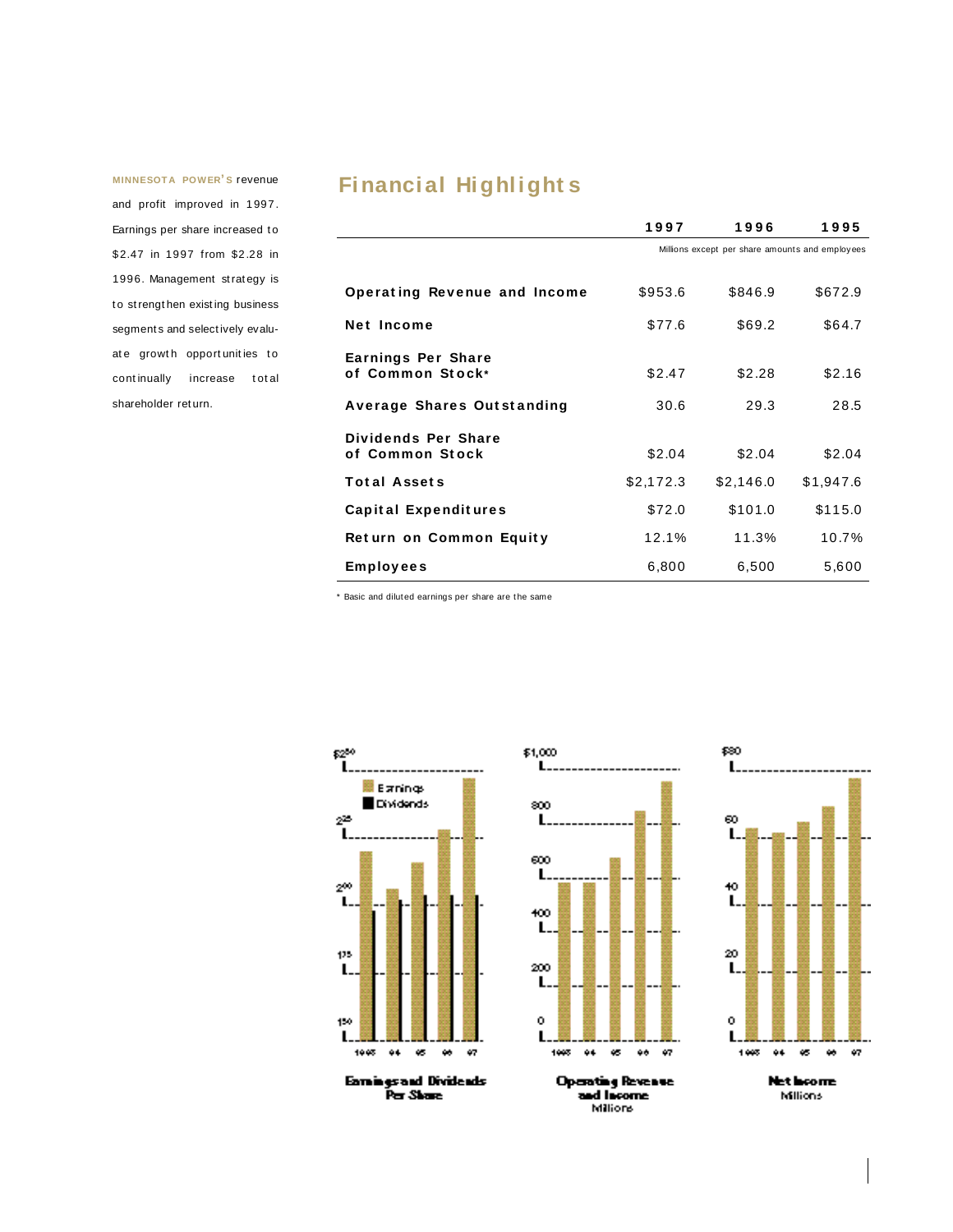#### $\bm{\Pi}$ A Letter To Our Shareholders

In my mind, performance is the word that best described Minnesota Power in 1997. Our skilled employees performed by focusing on getting the job done and improving the way we do business. We performed to exceed the expectations of the financial community, which monitors our progress. Most importantly, we performed for you  $-$  our shareholders. Finally, we performed overall by doing what we said we would do implementing our strategy. We call it "The Drive Toward 2000."

The results of this performance as we move into 1998 are improved earnings, a stronger balance sheet, better capital discipline and increased cash flow  $-$  proof positive that our diversified company is performing. Net income grew by 12% over 1996 and our earnings exceeded exp tions by climbing from \$2.28 to \$2.47 per share.

The value of your investment in our company r dramatically. If you reinvested your dividends throughout the year, your Total Shareholder Return (TSR) was 69% in 1997. Over the past two years, our TSR is three times higher than that of the Philadelphia Utilities Index and also exceeds the S&P 500. I believe this increase in our company's value is the result of the hard work by the many men and women at Minnesota Power and the fact that the investment community and shareholders like you are recognizing the value of our strategy and our ability to get it done.

Driving toward a higher TSR remains tl cornerstone of our game plan. In order to be very clear, we modified our compensation progran when we began The Drive Toward 2000 back  $\therefore$ 1996. To better motivate our managers, we linke pay incentives to TSR, free cash flow and retu on gross investment. Our employees across t Company responded with vigor. This respon coupled with our clarity of purpose, resulted solid results during 1997. We are, as a group focused, challenged and excited.

Our performance was strong, but we have much more to do. We have not fully achieved our potential — not by a long shot. That's one reason why we updated our strategy in the latter half of 1997. We can now see more opportunities in front of us than just two years ago — it is an exciting view.

In Electric Operations we've undertaken a number of new initiatives and are actively investigating others that could materially impact our company. We have announced a strong alliance with Manitoba Hydro that positions us to jointly deliver low-cost power across the Midwest. Anew telecommunications subsidiary, MP Telecom, will allow us to leverage our own communications expertise and infrastructure into the

> ce of fiber optics and closely related ns opportunities. Our key account em has transformed the way we do larger customers, as we make their bjectives. MPEX, our power-markethas increased its contribution to arnings. In short, we've begun to look at ourselves as beneficiaries of impending electric deregulation rather than victims of it.

> We're also playing to our igths in our Water Services business. rating results have improved, and we ortunities for growth outside of our vice territories. Guided by our strateing properties that have shown little and acquiring new systems with for expansion in Florida and North tion, two new subsidiaries are workposition beyond our prescribed utility Maintenance and Management was to provide predictive maintenance ter utility market. Americas' Water entry into the growing trend toward d outsourcing of water and wasteons for municipal government and stry alike.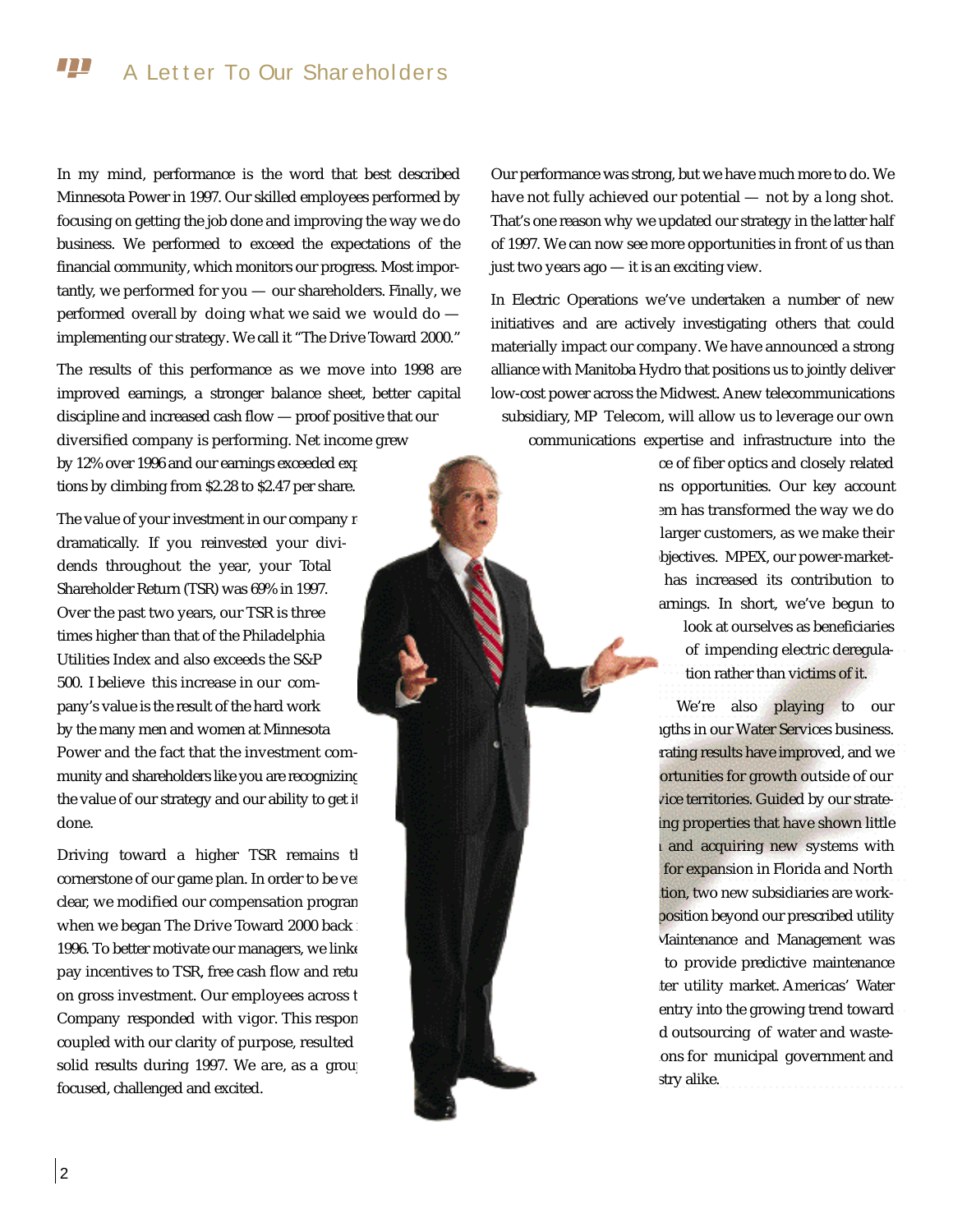Our Automotive Services group began to demonstrate its potential in 1997. Sales at ADESA climbed 21% to 769,000 vehicles, and we now operate 25 auctions in North America. We have expanded and renamed our car carrier subsidiary Great Rigs Inc. to service auctions both inside and outside the ADESA chain. The rapid expansion and growing profitability at Automotive Finance Corporation (AFC) has been exciting. That business has demonstrated the dual value that we derive by serving our dealer customers wherein we gain income from short-term loans while at the same time assisting these customers in financing additional purchases through the auction process. Importantly, AFC has grown beyond the boundaries of ADESA and works to serve dealer financing

needs at independent auctions across the United States and Canada. We are excited by the opportunities at Automotive Services, but also deterWe are developing a better sense of teamwork across Minnesota Power so that we can avoid redundancies and save on expenses in our diverse operations. Yet there's a delicate balance as our managers must differentiate between the distinct cultures and varying priorities that drive our respective businesses and not try to place everyone in a common mold.

to exploit opportunities, be flexible and learn from our mistakes.

We are fortunate to have strong senior executives in each of our business groups who can incorporate into their businesses what makes sense and avoid what doesn't. In all corners of our company, we are encouraging people to be more aggressive, to take prudent risks, to respond to a challenge and to admit an error.

## *By performing, we have set the bar higher for your expectations and ours as well.*

mined to stay focused to further enhance our performance by doing the basics even better.

Momentum continues to build in our Investments group. Our portfolio managers continued their strong and steady performance. Minnesota Power's 21% share of Capital Re has consistently shown itself to be a prudent investment. The market value of that ownership increased by \$51 million in 1997.

At Real Estate we are beginning to fully realize the value of the p roperty we acquired at Palm Coast and Sugarmill Woods in Florida, with sales remaining strong at both locations. Highway improvements at our more mature Lehigh property will increase the marketability of our commercial land there in 1998 and beyond.

Do I see problems or risks or challenges ahead? Absolutely. The path to electric deregulation across the country, including Minnesota and Wisconsin, is not clear. MPAutomotive Services is monitoring the impact of new, large retail auto chains (such as Auto Nation and Car Max) and assessing the impact of the Internet and other information technology as it relates to the auction process. MP Water Services is moving into the nonregulated arena on a step-by-step basis. Each of these issues and more will test our ability to be a nimble company. We will need We need to be able to reassess our assumptions periodically, but stay tightly focused as we continue to move ahead to aggressively and successfully implement the game plan that we have put in place.

We had a strong year in 1997. By performing, we have set the bar higher for your expectations and ours as well. Thank you for placing your investment in Minnesota Power. We take the trust that it carries very seriously.

*S i n c e re l y,*

 $z \sim u$ 

*Edwin L. Russell Chief Executive Officer*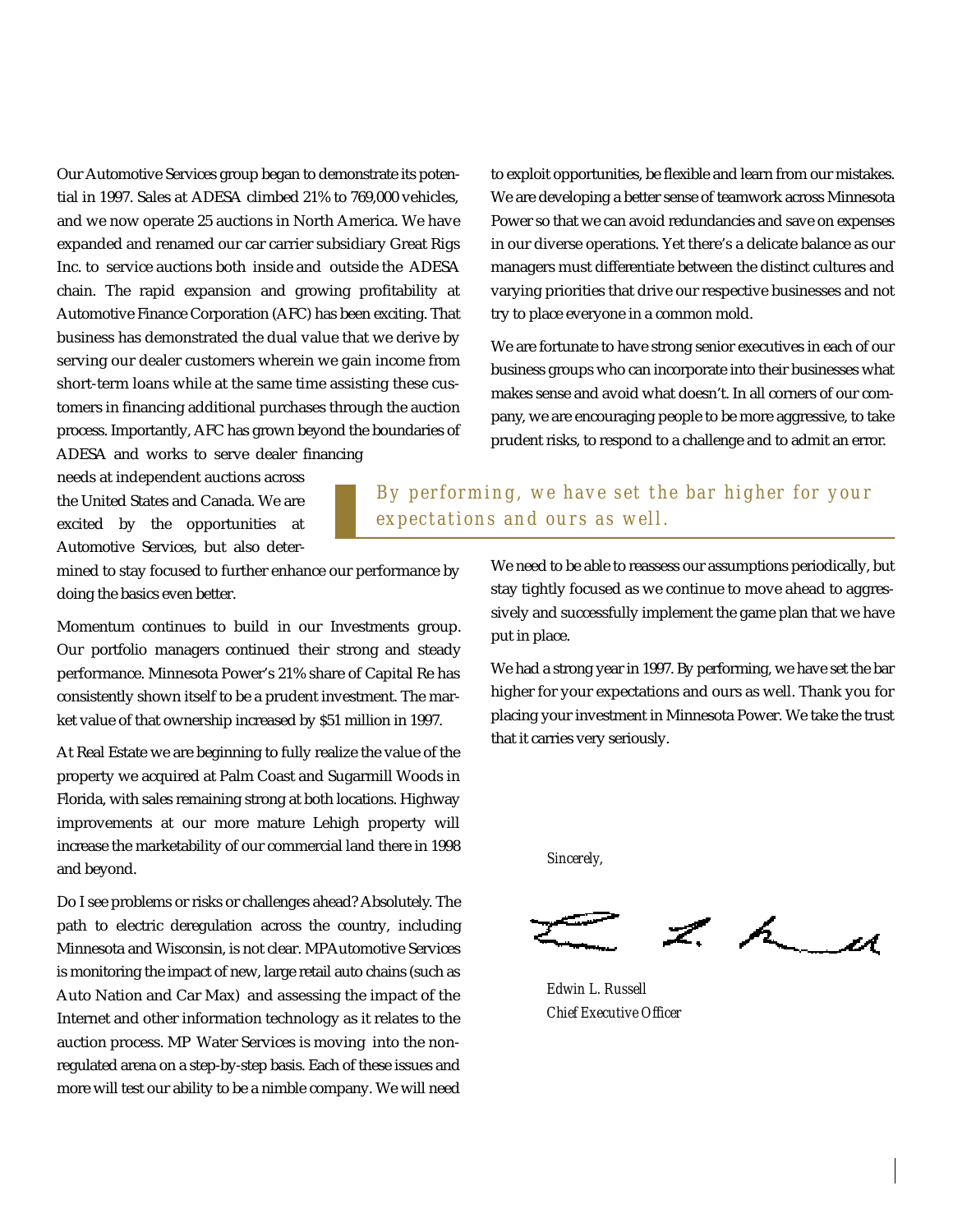#### **TTT** Minnesot a Power at a Glance



## Assets by Busi ness Segment

# Elect ric Operations • MP Electric

- Super ior Water , Light and Pow er
- MPEX

El ectr i c Oper ati ons

**Water** Ser vi ces

**Investments** 

- MP Ent er pr ises
	- BNI Coal
	- Electric Outlet
	- MP Telecom
- -----------------

# Wat er Services

- Flor ida Wat er Ser vices
- Heater Utilities
- Instrument at ion Services
- U.S. Maint enance and Management
- Americas' Water Services

# Aut omot ive Ser vices • ADESA Cor por ation • ADESA Auctions • Pr of essional Auto Remar ket ing Automoti ve • Gr eat Rigs Ser vi ces • Automotive Finance Corporation Invest ment s

- Securities Portfolio
- Capit al Re
- Real Est at e
- Lehigh
- Sugar mill Woods
- $-$  Palm Coast  $-$

4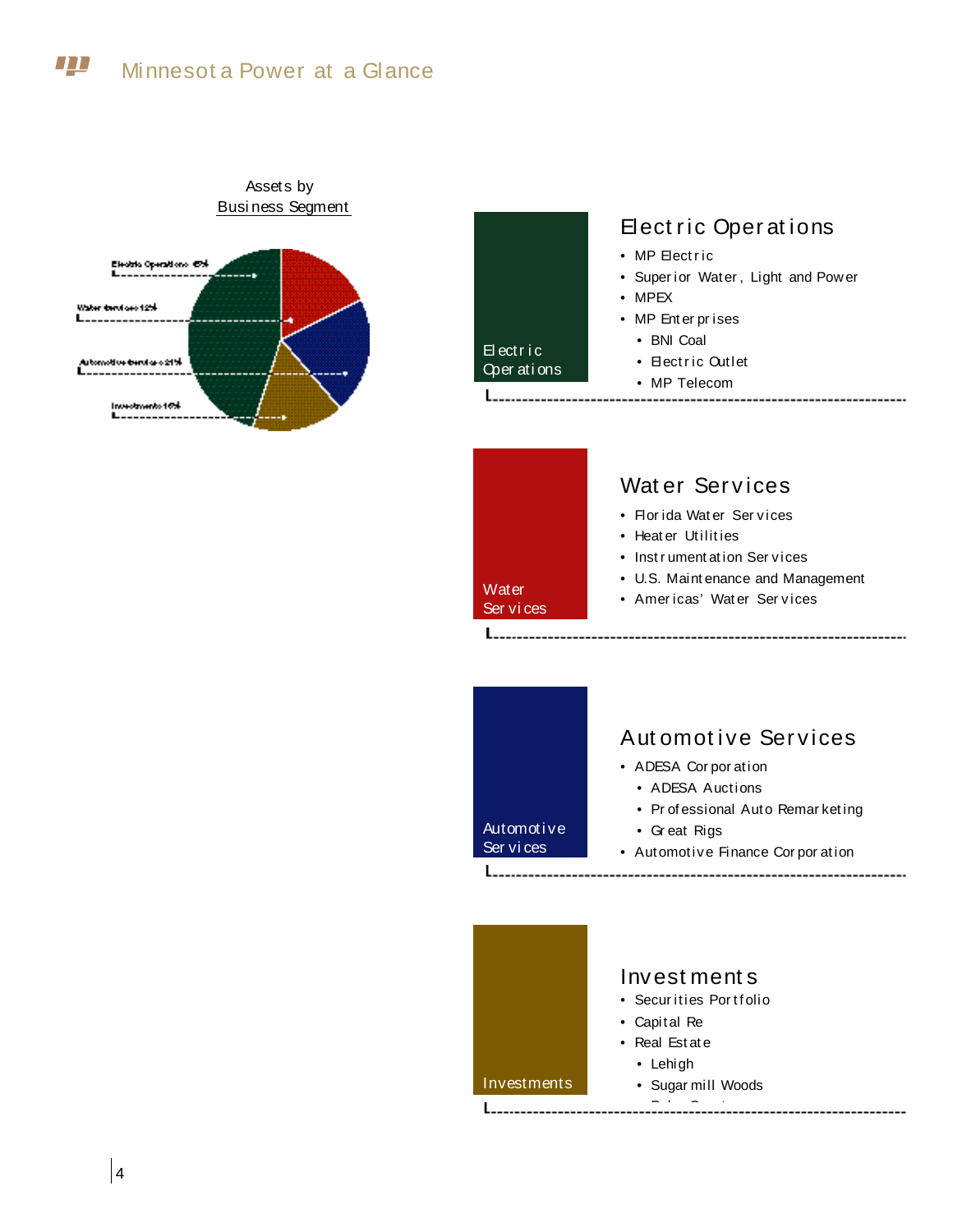### MARKETS SERVED

We generate, transmit, distribute and sell electricity to 136,000 customers in northeastern Minnesota and northwest Wisconsin. Our large industrial customers include taconite producers, paper and pulp mills, and pipeline firms. We also sell water and natural gas in the Superior, Wisconsin, area and own North Dakota-based BNI Coal. Our MPEX division markets low-cost electricity across the Midwest.

We serve water and wastewater customers through Florida Water Services and Heater Utilities, located in North Carolina. Florida Water, the largest investor-owned water utility in the Sunshine State, serves 119,000 water customers and 52,000 wastewater customers. At Heater, our customer numbers are 28,000 and 2,000, respectively. Non-regulated subsidiaries provide predictive maintenance services and outsourcing and privatization solutions to water utilities throughout the Americas.

We offer a complete menu of services to franchised automobile dealers, licensed used auto dealers, domestic and foreign auto manufacturers, fleet/lease companies, banks and finance companies in the United States and Canada. Our ADESA subsidiary is the nation's third-largest vehicle auction network with 25 facilities across North America. Another subsidiary, Automotive Finance Corporation (AFC), provides short-term inventory financing to automotive wholesale and retail dealers in 57 locations. Great Rigs is our newly expanded auto transport company.

Our investments provide liquidity for our business units and returns to stockholders. Capital Re serves insurance companies desiring reinsurance of municipal bonds, mortgages and other financial guaranties. Residential, commercial and industrial property is available to buyers and brokers through our three Florida real estate holdings, at Lehigh, Palm Coast and Sugarmill Woods.

#### Millions

|                                 | 1997   | 1996                    | 1995   |
|---------------------------------|--------|-------------------------|--------|
| Operating Revenue<br>and Income |        | \$541.9 \$529.2 \$503.5 |        |
| Net Income                      | \$43.1 | \$39.4                  | \$41.0 |

|                                 | 1997   | 1996   | 1995    |
|---------------------------------|--------|--------|---------|
| Operating Revenue<br>and Income | \$95.5 | \$85.2 | \$66.1  |
| Net Income                      | \$8.2  | \$5.4  | \$(1.0) |

|                                 | 1997            | 1996  | $1995*$ |
|---------------------------------|-----------------|-------|---------|
| Operating Revenue<br>and Income | \$255.5 \$183.9 |       | \$61.6  |
| Net Income                      | \$14.0          | \$3.7 | \$0.0   |

\*Acquired July 1,

|                                 | 1997   | 1996   | 1995   |
|---------------------------------|--------|--------|--------|
| Operating Revenue<br>and Income | \$60.9 | \$49.9 | \$43.7 |
| Net Income                      | \$32.1 | \$38.1 | \$41.3 |

Present at ion does not include corporat e charges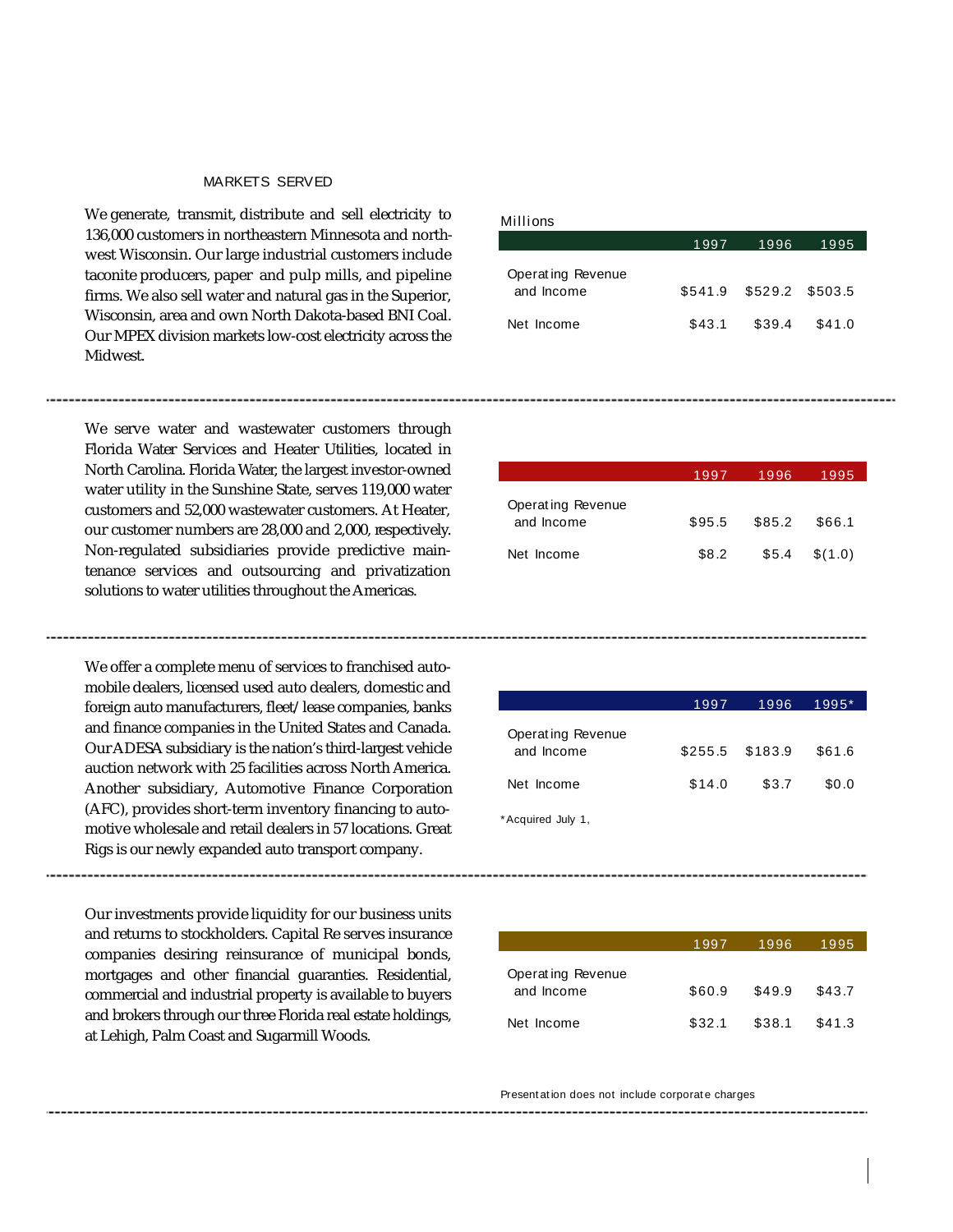#### T **Ele ct r ic Ope r at ions**



MP Elect ric employees maint ain 2,200 miles of elect ric t ransmission lines and nearly 6 ,000 miles of dist ribution lines in Minnesot a and Wisconsin.

Minnesota Power's unique place among investor-owned utilities puts us in a position of strength as electric industry deregulation moves forward. The transition toward restructured electricity markets has been slow to reach the upper Midwest, but MP Electric is taking the time to tune up its performance, retool itself for the future and expand beyond the markets it has established over seven decades.

What makes us unique among power providers?

- First and foremost, MP Electric is a low-cost producer of electricity. According to recent data compiled by the Edison Electric Institute, the average cost of electricity to customers of MP Electric is 3.9 cents per kilowatthour. That cost, which factors in retail customers — industrial, commercial and residential — is the second lowest among 119 utilities surveyed in the United States (see table on page 7).
- MP Electric's assigned service territory is situated amidst abundant northern forests, contains the biggest deposit of iron ore in America, and is crossed by major petroleum and natural gas pipelines. Every year this geography yields an abundance of paper and wood products and millions of tons of taconite, a refined iron ore used in steelmaking.
- MPElectric's roster of large power customers puts us in a league of our own with regard to load factor, the ratio of average electric load in a designated period compared to the peak load occurring in that period.

MP ELECTRIC HAS LEVERAGED its unique characteristics - low-cost power, large industrial customers and high load factor -- into a strong competitive position. With open access to transmission a reality and retail supply competition on the doorstep, low-cost power has never been more crucial.

Over the past few years, MP Electric has renegotiated new all-requirements contracts with all of its largest customers. In November, EVTAC Mining signed a new electric service agreement that provides for MP Electric to serve all of the taconite producer's electric power needs through October 2008. Early in 1998, a similar agreement was signed with Hibbing Taconite Company, another major iron ore mining complex. These agreements, subject to Minnesota Public Utilities Commission (MPUC) approval, follow a new contract in 1996 between MP Electric and its biggest customer, the USX Minntac facility in Mountain Iron, Minnesota. In November, the MPUC approved MP Electric's new contract for electric service to Lake Superior Paper Industries and Superior Recycled Fiber Industries. All told, we have large power contracts with five taconite producers, four paper and pulp mills, and two pipeline companies. These customers account for about 40% of the revenue and 51% of the kilowatthours sold by MPElectric. We know how to serve customers with large power needs. In addition, we've also secured long-term electric supply contracts with numerous municipal customers in our service territory.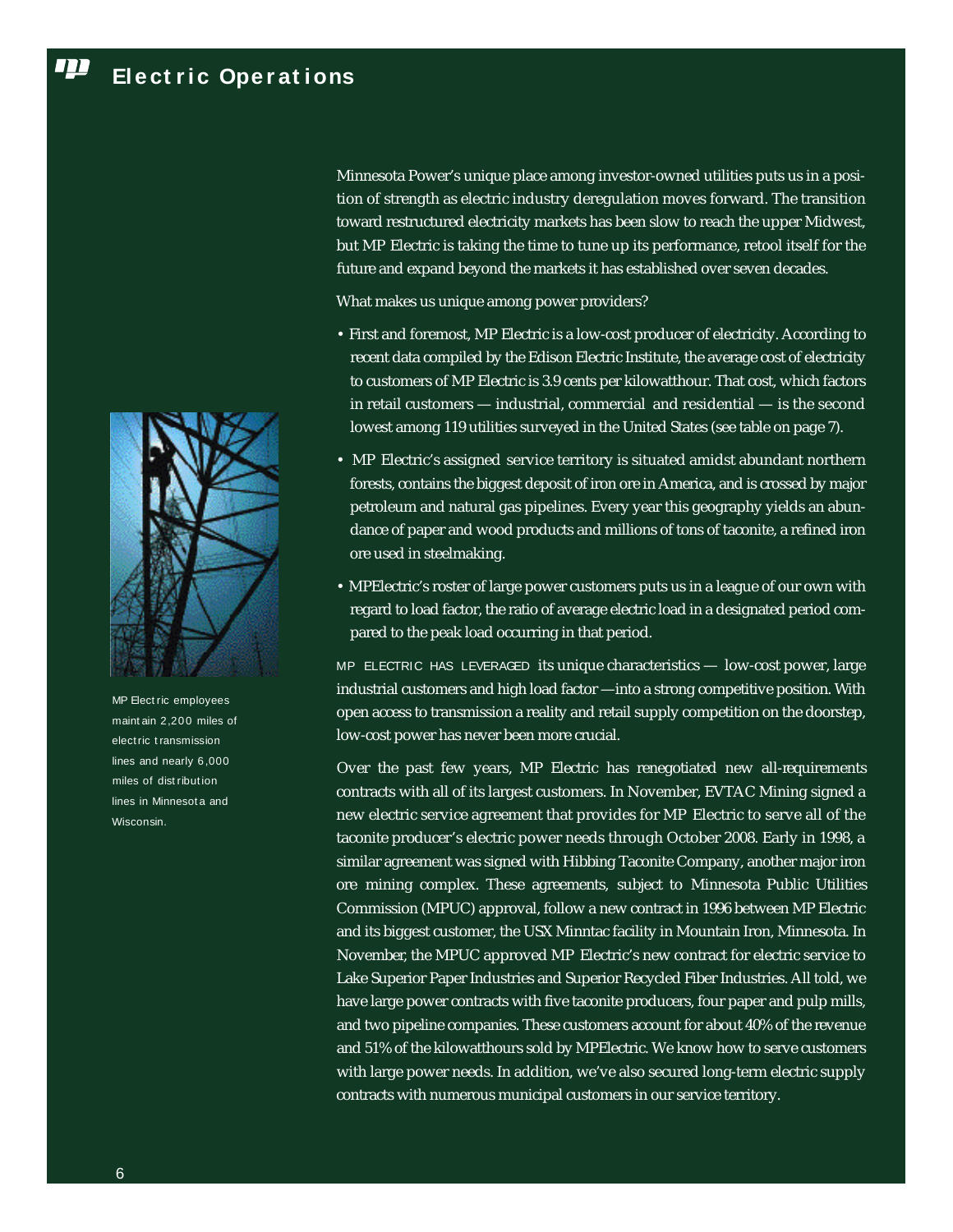

Cust omers like Lakehead Pipe Line's Rick Sandahl were the focus of a refined Key Account Management syst em undert aken at MP Elect ric. Sandahl, a Lakehead vice president, is pictured at his company's pet roleum st orage facility in Superior, Wisconsin.

The success of MPEX, MP Electric's power marketing division, continues despite less power being available for sale. The region's transmission capability was reduced due to historically severe spring storms in the Midwest, and less hydro-power generation was available in Canada. These limiting factors notwithstanding, higher profit margins were realized on the sales that were made.

Kilowatthour sales were strong to Iron Range taconite producers, who approached their highest production level in 16 years due to improved equipment reliability, efficient operations and continued strong demand for steel. Overall production of taconite at northeastern Minnesota's seven plants reached about 47 million tons.

WE LAID THE GROUNDWORK in 1997 for a new non-regulated telecommunications subsidiary, MPTelecom Inc. that will provide high volume fiber optic communications. Utilizing an extensive fiber optic system, MPTelecom will build new telecommunications distribution systems, interconnect major industrial and commercial customers, and provide them with access to long distance telephone and Internet providers.

MPEX and Manitoba Hydro signed a three-year agreement whereby MPEX will p rovide hourly power trading and energy scheduling services in the United States for Canada's fourth-largest electric utility. The exclusive agreement calls for MPEX to serve Manitoba Hydro with real-time and short-term power trading services.

#### Lowest Average Cost of Electricity to Retail Customer

| Rosk | Соправу                                     | Avange Cost   |
|------|---------------------------------------------|---------------|
|      |                                             | Cents per kWh |
| 1    | Idaho PowerCompany                          | 3.65          |
| 2    | Minnasota Powar                             | 3.90          |
| з    | Kentucky Utilities Company                  | 4.03          |
| 4    | South Beloit Water, Gas & Electric Company. | 4.31          |
| 5    | Cheyenne Light, Fuel & Power Company.       | 4.47          |
| 6    | Southwestern Public Service Company.        | 4.58          |
| 7    | Washington Water PowerCompany.              | 4.72          |
| 8    | Wiscons in Public Service Corporation.      | 4.72          |
| 9    | PacifiCorp                                  | 4.73          |
| 10   | PSI Energy, Inc.                            | 4.74          |
|      |                                             |               |

Based on data from 119 U.S. utilities, Edison Electric Institute's Typical Bill Report, 1997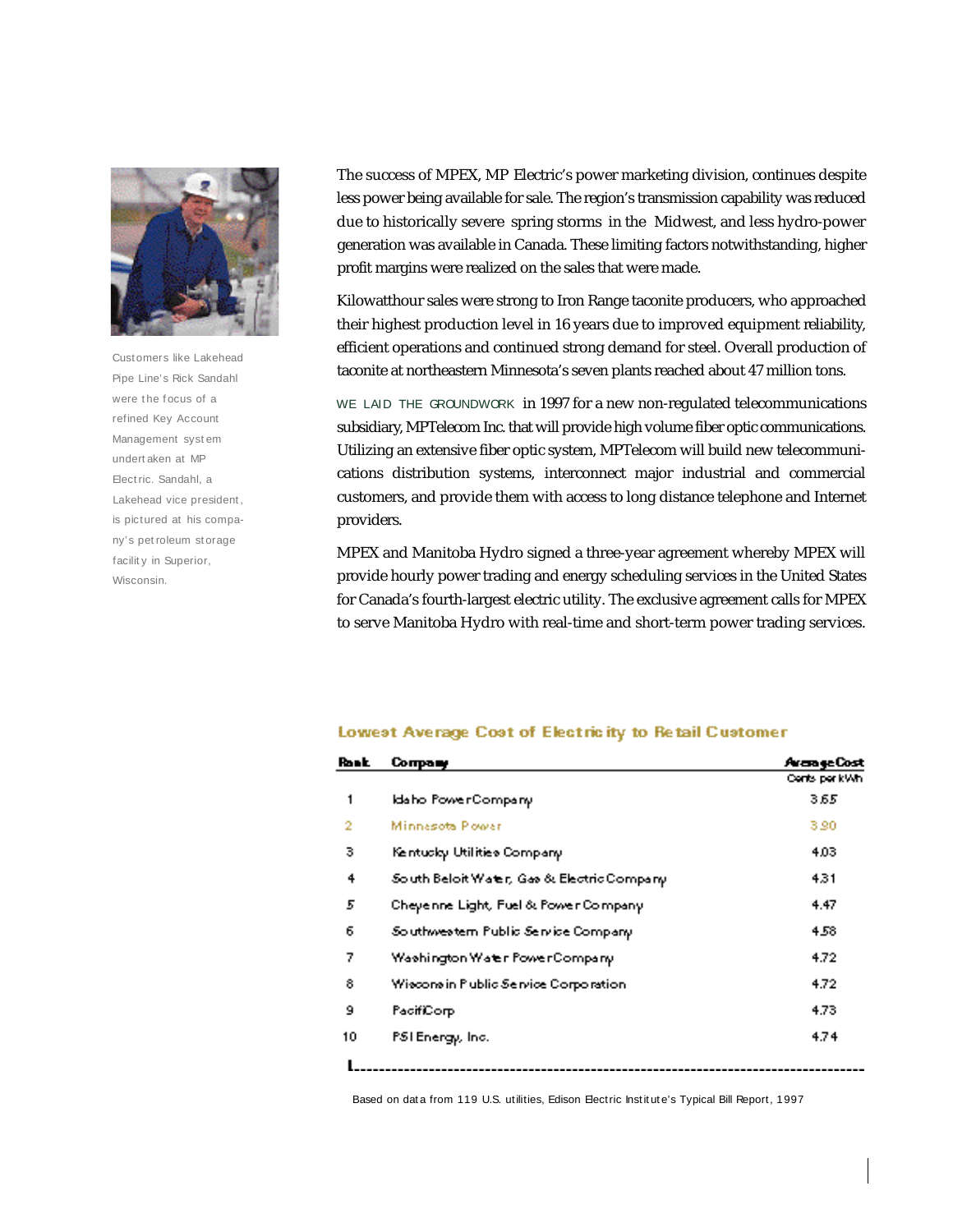Minnesota Power and Manitoba Hydro, physically linked since the 1970s, also signed an alliance to market electric energy throughout the Midwest. Owned by the Province of Manitoba, Manitoba Hydro generates much of its electricity from selfrenewing water power.

WITH OPEN ACCESS TO TRANSMISSION A REALITY AND RETAIL SUPPLY COMPETITION ON THE DOORSTEP, LOW- COST POWER HAS NEVER BEEN MORE CRUCIAL.

> OUR GOVERNMENT RELATIONS staff worked in 1997 to help inform the Minnesota Legislature on taxes and their effect on business. Ultimately, state lawmakers revised the business tax structure in Minnesota, resulting in a tax savings to our corporation of \$2.8 million. But tax equalization among electric providers in the state remains a crucial objective as yet unrealized. For Minnesota Power and for other investorowned utilities in Minnesota, the question of tax fairness is a prerequisite to any legislation on restructuring or deregulating the industry. We'll continue to push hard for a "level playing field" so that Minnesota electric companies can compete on an equal footing with those from neighboring states.

> The Electric Outlet, our retail store in Duluth completely redesigned with a fresh mix of innovative products in 1996, expanded its marketing efforts in 1997. We produced a lively mail order catalog full of distinctive "electric wonders" and sent it to shareholders and thousands of other selected customers. The Electric Outlet also launched a brand new website (www.electric-outlet.com). Try it out!

> ROUGHLY HALFWAY THROUGH the strategic road map outlined by our Drive Toward 2000, MP Electric President Bob Edwards and many others spent long hours reassessing markets and mapping out our future. The result was an updated strategic vision called "Key Moves," communicated to our employees as 1998 dawned. In short, all of our key moves revolve around a comprehensive understanding of quality and reliable service for all of our customers. Our organizational structure was realigned and divided into marketing, operations and support to reinforce our revised strategy. A frank self-analysis of what we do best guided this process, and we believe it sets us on a sound course to compete now and well into the new century.

> As a Minnesota-based electric utility operation with no nuclear generation and the largest percentage of hydro generation in the state, MP Electric is proud of its relationship to the environment. Our environmental sensitivity was underscored in 1997 by completion of a transfer to the state of Minnesota certain pristine lands held by Minnesota Power. Working with the state of Minnesota and responding to citizen input, we agreed to sell and/or donate to the state 22,600 acres of land fronting about



St rengt hening successf ul relat ionships wit h it s indust rial cust omers is one of the key moves highlight ing MP Elect ric's st rat egic updat e. At Inland St eel Mining Company, Reed Rosandich and Larry Tokarczyk of MP Elect ric (left and top) work with Inland's Mart y Zuponcic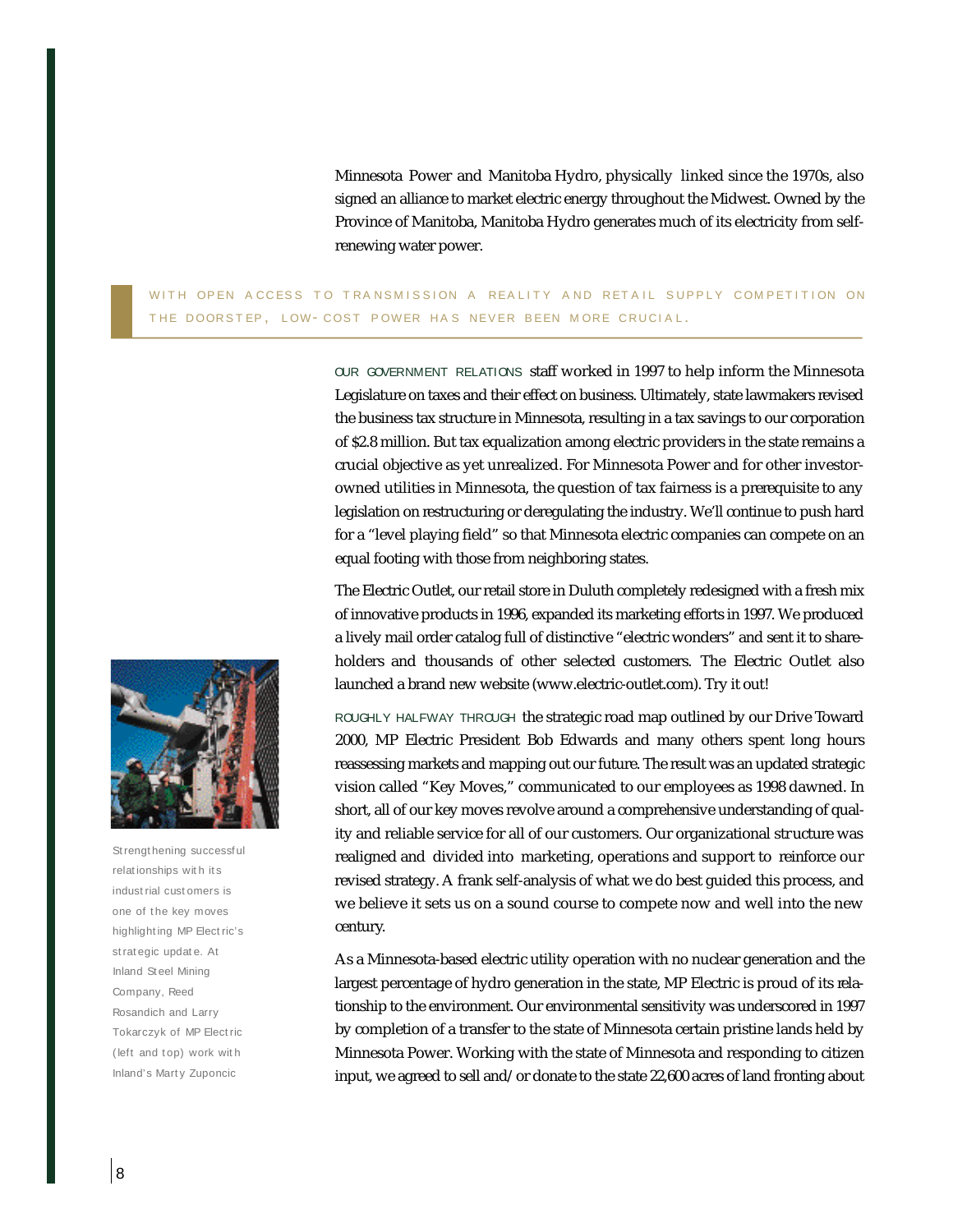

His all-t errain vehicle headlight -deep in mud, MP Elect ric lineman Carl Thesing t eamed wit h more t han 50 MP Elect ric workers last winter to help rest ore power along t he Minnesot a-Nort h Dakot a line after catast rophic st orms and f looding.

150 miles of the St. Louis River and its two largest tributaries. The land is ideal for wilderness canoeing and lined by acres of aspen and conifer. MPElectric retains land adjacent to dams and reservoirs that is managed with public recreation and wildlife habitat in mind.

ANY REVIEW OF 1997 would be incomplete without mention of the cataclysmic events of early April along the Red River of the North and its vast watershed. A disastrous blizzard and flood combination struck northwestern Minnesota and southeastern North Dakota, toppling thousands of power poles and blacking out electricity to wide areas. Huge portions of the Dakotas and Minnesota were declared official disaster areas. Teams from Minnesota Power and other utilities responded to the scene to help neighboring Otter Tail Power and Minnkota Power Cooperative restore their devastated systems. On short notice, MP Electric sent 57 workers equipped with a fleet of all-terrain vehicles to assist in virtually reconstructing the area's electric system. They remained on the scene for a week of grueling repair work.

While heightened competition is inevitable in our industry, last spring's disaster was a reminder that cooperation and neighborliness have enduring value.



Syst em Operat or Christ ine Laskowski uses a st at e-of-t he-art cont rol syst em to monitor MP Electric's power grid from t he Rowe Energy Cont rol Cent er in Dulut h.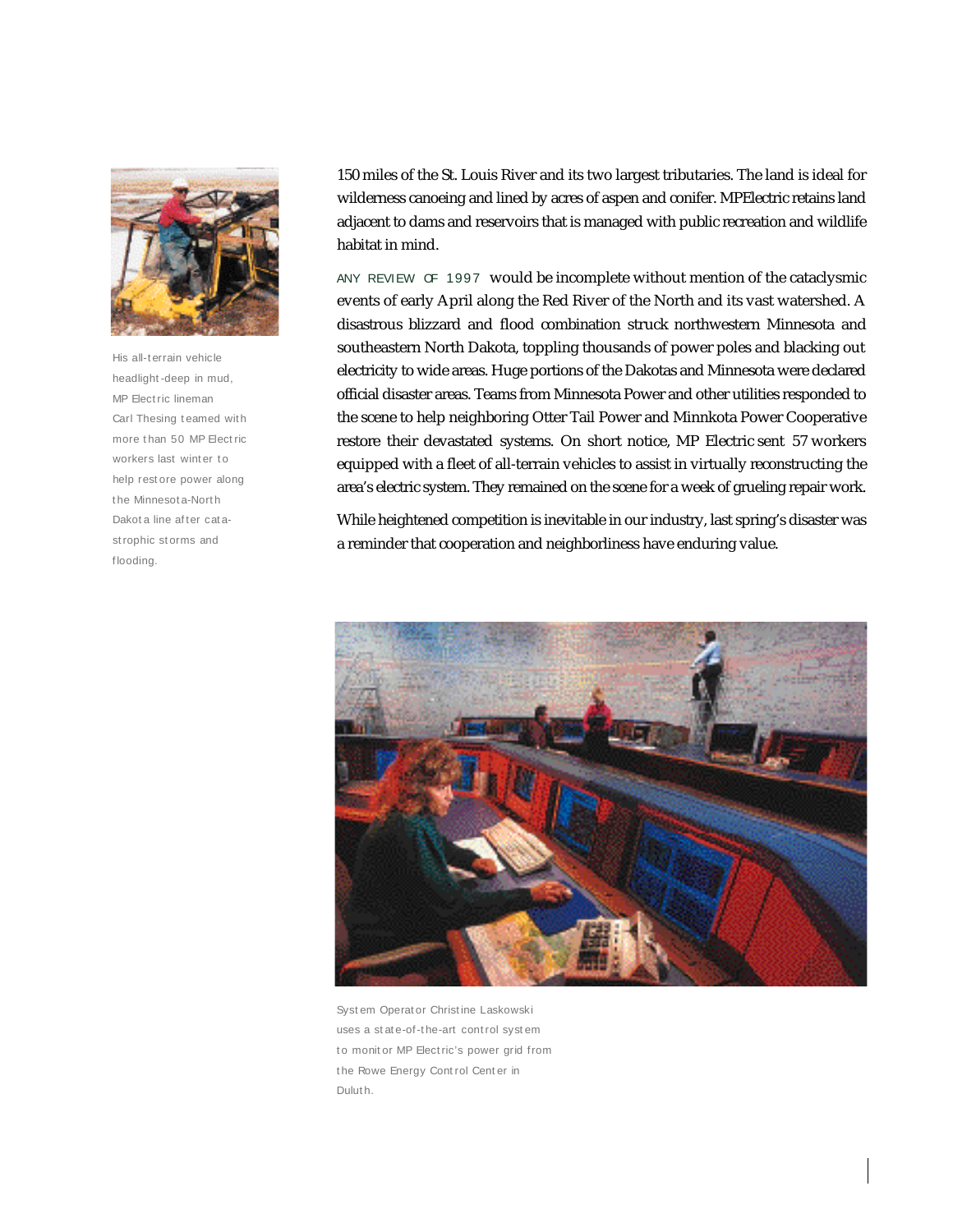Water: it's a basic essential of life, and a fundamental part of Minnesota Power's diversity that contributed to our performance. Early in 1997, our Florida utility changed its name to Florida Water Services to accurately reflect its marketplace and to rededicate itself to outstanding customer service. We reaffirmed our commitment to Florida's water resources and environmental stewardship.

PROVIDING RELIABLE WATER AND WASTEWATER SERVICE involves the main-tenance of an infrastructure fundamental and essential to every customer. And yet this seemingly basic service can be a complex undertaking when serving as many customers in as many localities as we do. Florida Water serves fresh water and p rovides wastewater service in about 120 communities, from Marco Island in the southwest to Amelia Island in the northeastern part of the state. The largest investorowned water utility in the state, Florida Water provides its customers with some 14 billion gallons of water every year.

Because of the multiplicity of our service territories and the diversity of our customer base, arriving at a fair and equitable rate structure has proven to be a challenge, both for us and for state regulators.

In 1997, the debate over refunds for customers deemed by the Florida Public Service Commission (FPSC) to have paid too much between 1993 and 1996 was taken up by the Florida First District Court of Appeals, which ruled that a 1996 FPSC order to refund was only valid if it provided for surcharges to customers who paid too little over the same period. With this ruling, the FPSC reversed its prior order of refunds and ruled that surcharges were not required and neither were refunds. There was one exception regarding refunds in a locality, which we are disputing.

FLORIDA WATER'S MANAGERS BELIEVE that with the refund/surcharge court ruling behind them, they can concentrate on more essential tasks: providing reliable, clean water to more than half a million people while preserving and enhancing the environment at a fair cost.

Both operating revenue and net income moved higher in 1997 at Florida Water. New rates allowing Florida Water to collect \$11.1 million more in annual revenue became e ffective in late 1996 and added revenue during 1997.

At year's end, we finalized a sale of four Florida Water service areas in Orange County. The water and wastewater plants served about 4,000 customers. The funds from the sale are being retained by Florida Water for reinvestment into other water or water-related opportunities.

The strategic emphasis at our Heater Utilities affiliate continues to be growth in North Carolina. In September, Heater completed acquisition of the LaGrange Waterworks Corporation, a water utility serving 5,300 customers near Fayetteville. This purchase increased Heater's size by more than 20%.



Reverse osmosis wat er filt ration equipment, Marco Island, Florida.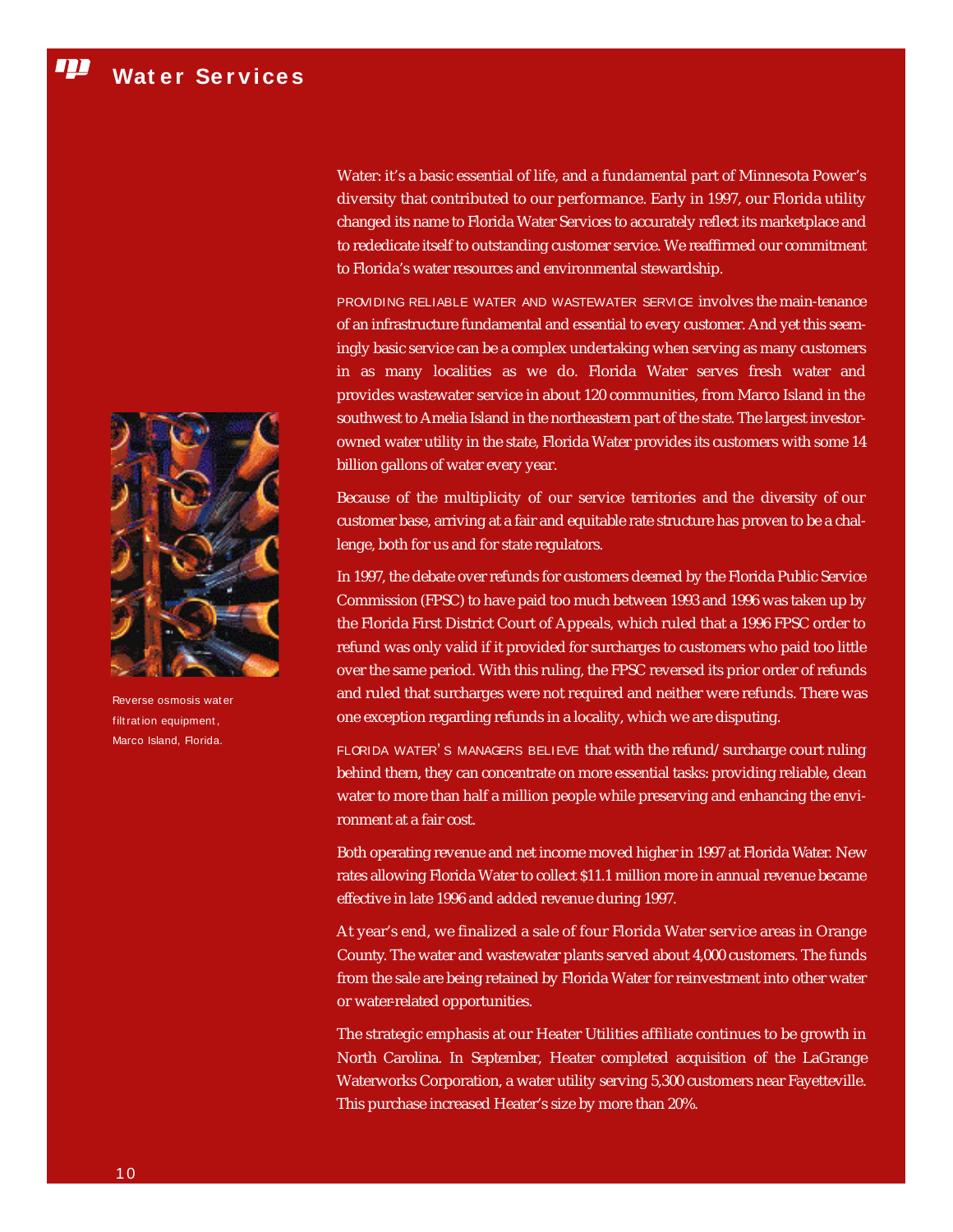

Nine-year-old Brittany Brown of Fort Myers works out with her Swim Florida team in the Lehigh Acres Communit y Pool, served by Florida Wat er Services.

THE ESTABLISHMENT OF TWO NEW BUSINESSES in the non-regulated environment set the stage for future growth in our Water Services business.

The goal of U.S. Maintenance and Management Services Corporation, incorporated in 1997, is to provide predictive maintenance services to water utility companies and other industrial operations.

Americas' Water Services, launched in June, provides Minnesota Power the opportunity to pursue growth in the expanding market for privatized and out-sourced water and wastewater systems. Headquartered near Chicago, the company offers its contract management, operations and maintenance services to governments and industrial clients throughout the Americas. With this new subsidiary we plan to capitalize on the movement toward privatizing municipal and industrial services. Americas' Water has already secured a five-year contract with the City of Chicago to participate with Chicago Water Partners in a joint venture engineering project.

President John Cirello and the people at Water Services have come a long way in the two years since our corporate Drive Toward 2000 strategy was implemented. We've cut costs, improved revenue and net income, and secured the ability to market our water expertise outside our traditional utility boundaries. Most importantly to our investors, we've made Water Services a profitable operation while laying the g roundwork for future growth in several new areas of the water business.



Burnt Store Marina near Cape Coral, Florida, provides beautiful access to the Gulf of Mexico. As a high-growth condominium and apartment development, Burnt Store represents a growing customer base for Florida Water Services.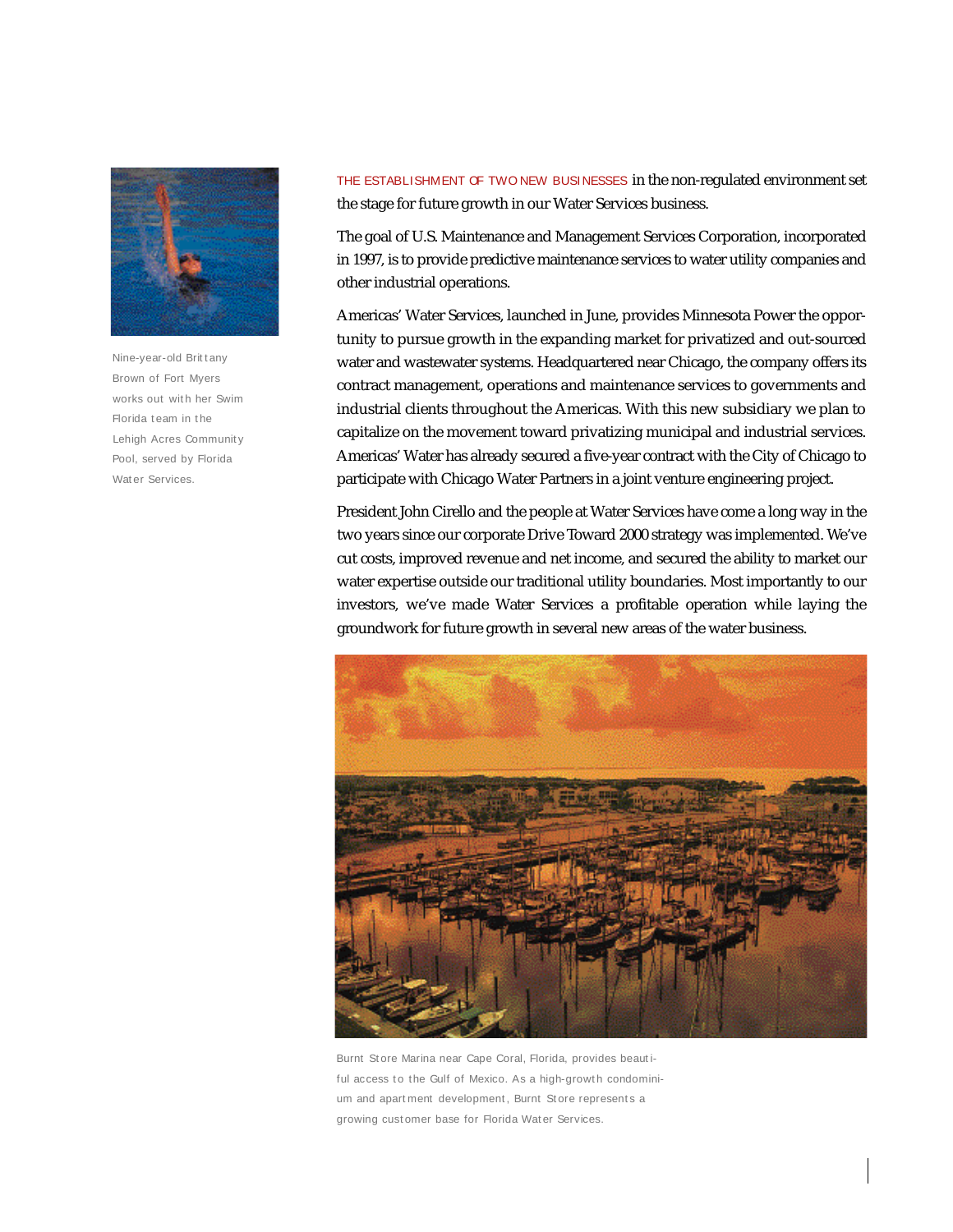Fueled by accelerated activity at ADESA auctions and boosted by the major expansion of Automotive Finance Corporation, Automotive Services significantly enhanced its performance in 1997.

Net income at Automotive Services grew from \$3.7 million to \$14 million. The ADESA Auction component consists of 25 strategic locations across North America and Automotive Finance Corporation broadened its franchise, growing from 29 to 54 sites during the year. Three more sites were added in January, 1998.

To further capitalize on its position in remarketing and dealer financing, Automotive Services moved to double the size of its vehicle hauling fleet and renamed the subsidiary Great Rigs, Inc. As consumers turn to the value and quality of used cars and trucks, Minnesota Power's Automotive Services has positioned itself as a full-service provider of remarketing, finance and transport services.

ADESA, THE THIRD LARGEST NETWORK OF VEHICLE AUCTIONS in North America, served notice of its emerging strength with improved sales, better technology and enhanced profitability. The number of cars sold at ADESA auctions increased from 637,000 in 1996 to 769,000 in 1997 — a growth rate of 21%. With revenues and sales increasing, 1997 was also also a year of selective geographic repositioning.

ADESA moved westward and opened ADESA Sacramento early in the year. This  $\overline{\text{expansion}}$  provides ADESA with the opportunity to compete in the California market, which is one of America's largest markets. ADESA also consolidated its Concord, Massachusetts facility with ADESA Boston, the world's largest indoor auto auction, and acquired additional land necessary to renovate and improve the existing facility at ADESA Halifax in Nova Scotia.

Although selective expansion is important, the primary emphasis for ADESA during the year was improving the basics of the business. The fundamentals guiding its direction were operational enhancements focusing on productivity improvement, capital discipline, cost reductions and customer service.

Technology also played a key role in Automotive Services. Information technology experts from across the Company worked in Indianapolis to design a new computerized auction management system. The auction management system simplifies our customers' ability to interact with us and it is being aggressively rolled out to other auctions around the country.

Jim Hallett, ADESA's president, has heard ADESA's customers comment on the im proved service they've received.

" THE BEST THING THAT CAN HAPPEN is that customers say good things about you; but we are not yet satisfied — not by a long shot," said Hallett.



Aut omobiles ready for sale at ADESA Boston.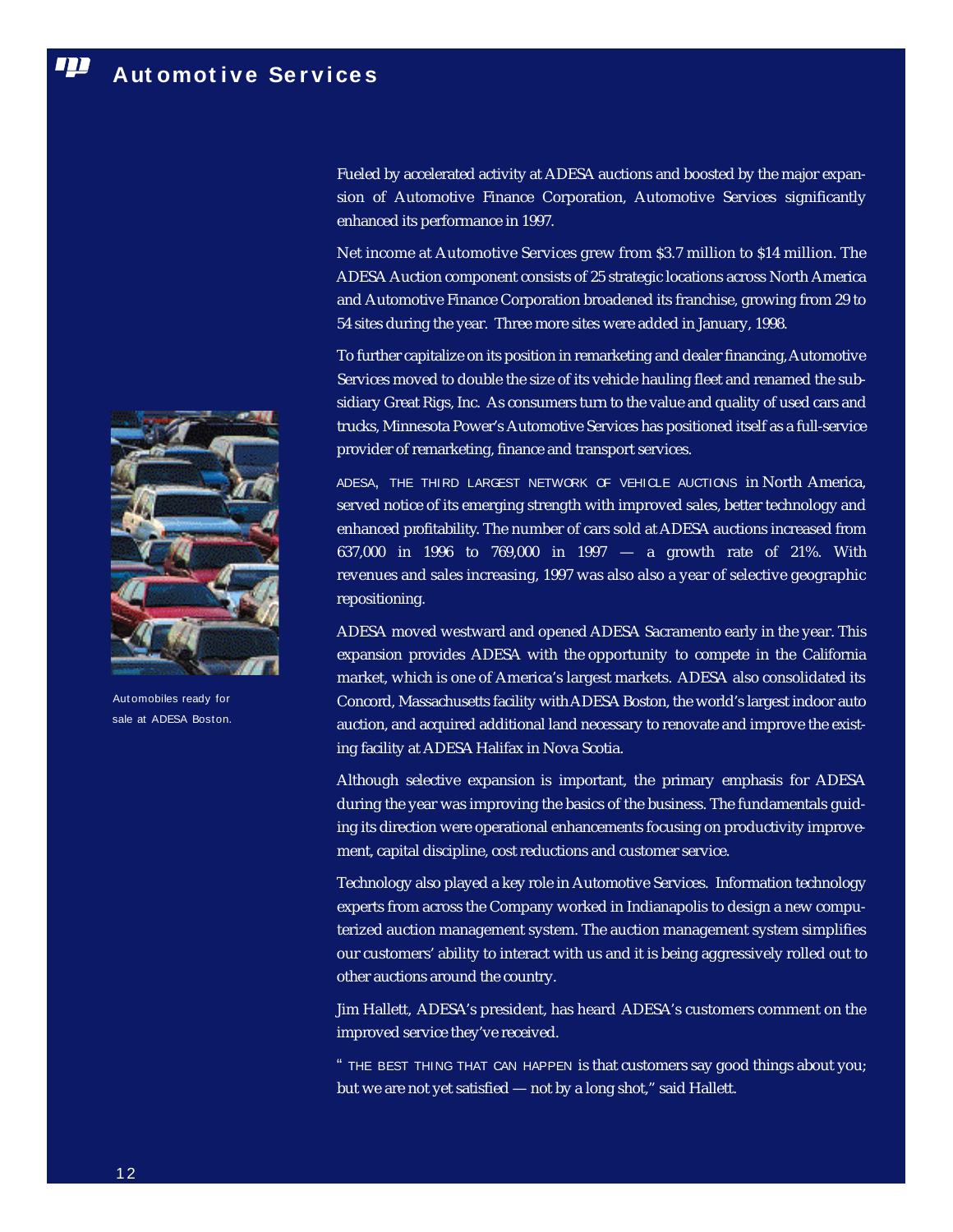

A 21% increase in aut omobile sales is only part of t he Automot ive Services success story for 1997. Customers at ADESA auct ions can avail themselves of auto reconditioning, t ransport and invent ory financing.

#### GREAT RIGS, INC.

To add value to auction operations, Automotive Services in the third quarter expanded its transport business. We beefed up our fleet of automobile hauling trucks and renamed the subsidiary Great Rigs. The new name will symbolize the addition, by the middle of this year, of about 90 new trucks for hauling vehicles. While the business of hauling new vehicles is dominated by a few large companies, the used-car transport industry is more fragmented among smaller, independent firms. Our goal is to provide first-class transport to anyone interested in moving vehicles, while offering a value-added enhancement to our ADESA network of auctions.

### PROFESSIONAL AUTO REMARKETING

For customers not in close proximity to an ADESA auction, there is Professional Auto Remarketing, or PAR. It's the perfect remarketing solution for banks, leasing customers, or anyone with cars to sell who may not have the expertise or employees to handle vehicle fleets. PAR has relationships with more than 300 auctions nationwide, including ADESA auctions, other chains and independents.



Cust omers surround the auction action at ADESA Bost on, described in a nat ional magazine as " one of the seven wonders of the auto auction world."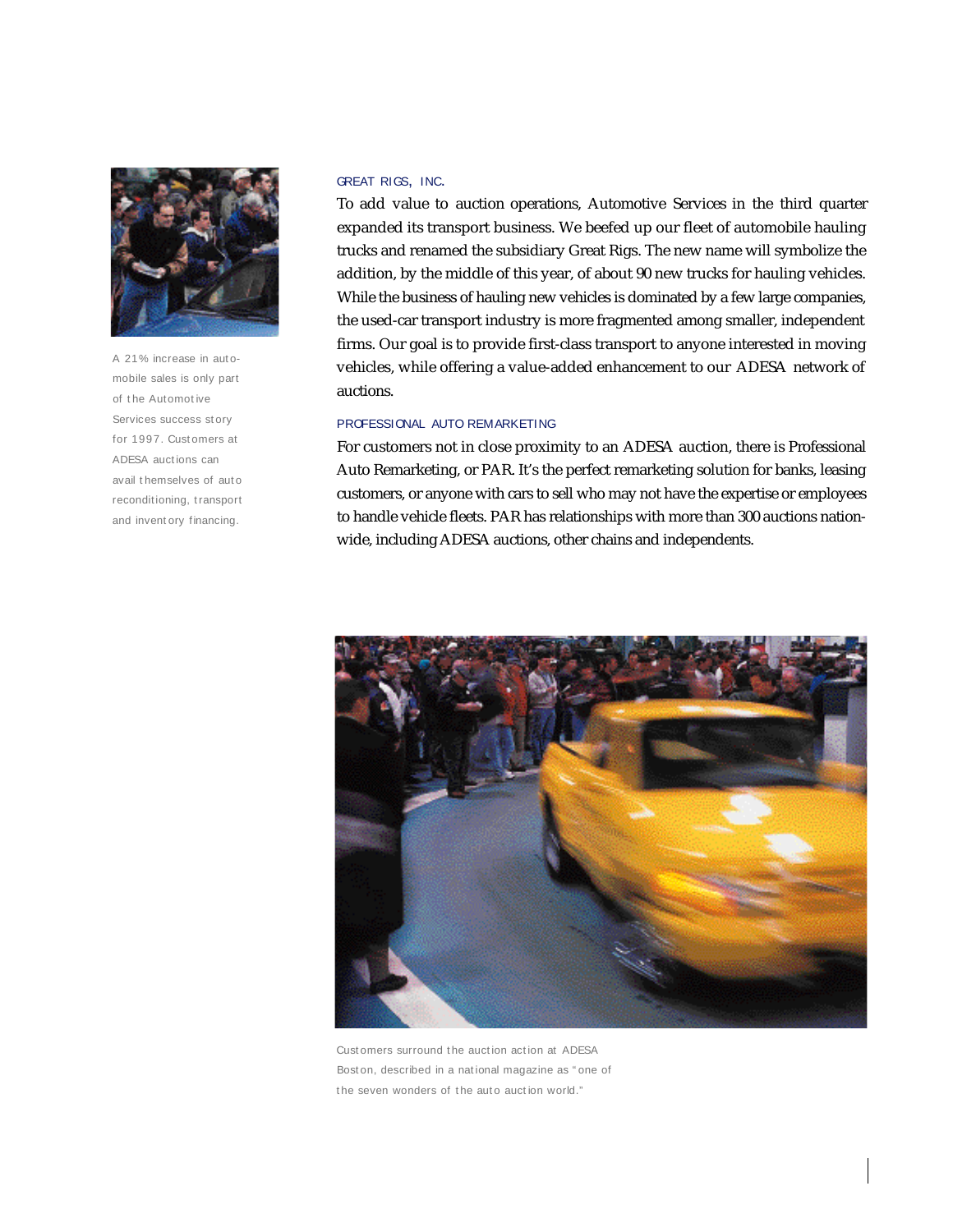#### AUTOMOTIVE FINANCE CORPORATION

AFC is an integral part of the strong earnings growth underway at Automotive Services. AFC has carved out a special niche in the automobile finance market writing short-term inventory loans for wholesale and retail car dealers who purchase vehicles at auction. This type of financing, called floorplanning, is a specialty that AFC has exported to vehicle auctions outside the ADESA network. AFC floorplanned 300,000 vehicles in 1997, a more than twofold increase over the 140,000 cars and trucks similarly financed in 1996. With 57 locations in the United States and Canada, AFC has continued, year after year, to increase the number of its floorplan contracts. We do not anticipate this growth to slow in the near future. Sound impossible? Consider that our list of dealer/customers has grown from about 4,000 a year ago to some 10,000 today. Or that the number of vehicle auctions we serve has grown approximately 35% since early 1997.

WITH AFC, DEALERS CAN MORE EASILY ADJUST THEIR INVENTORY... A ND IN CREASE THE NUMBER OF VEHICLES ON DISPLAY AT THEIR SALES LOTS.

> Since its founding in 1987 under President John Fuller's leadership, AFC has been p roviding short-term inventory financing for independent automobile dealers. Since Minnesota Power acquired the majority interest in the ADESA auction network, John and his team have led an aggressive and successful expansion of the AFC financing network.

> WITH A GROWING CUSTOMER BASE of approved, licensed dealers, AFC has become the largest exclusive provider of dealer floorplan financing in North America. AFC intends to maintain this position by offering other products and services to its customers. In July, AFC entered into an agreement with ACC Consumer Finance Corporation. Together, these two companies will test a program designed to promote ACC's purchase of installment contracts that finance the purchase of used vehicles floorplanned by AFC. In October, ACC was acquired by Household International, a leading provider of consumer finance and credit card products. One of Household's primary businesses is HFC, the nation's oldest consumer finance company. The alliance with Household International is expected to give AFC a strong partnership to further expand its floorplanning operations.

> The growing availability of AFC floorplan financing makes it easier for automobile dealers to stock up on vehicles and trucks at ADESA facilities as well as at independently-owned auctions and other auction chains. With AFC, dealers can more easily adjust their inventories to reflect the ever-changing tastes of the public. They can increase the number of cars on display at their sales lots during special promotions or peak selling periods. AFC's unique service is a direct incentive to automotive dealers to purchase more vehicles through auction lanes.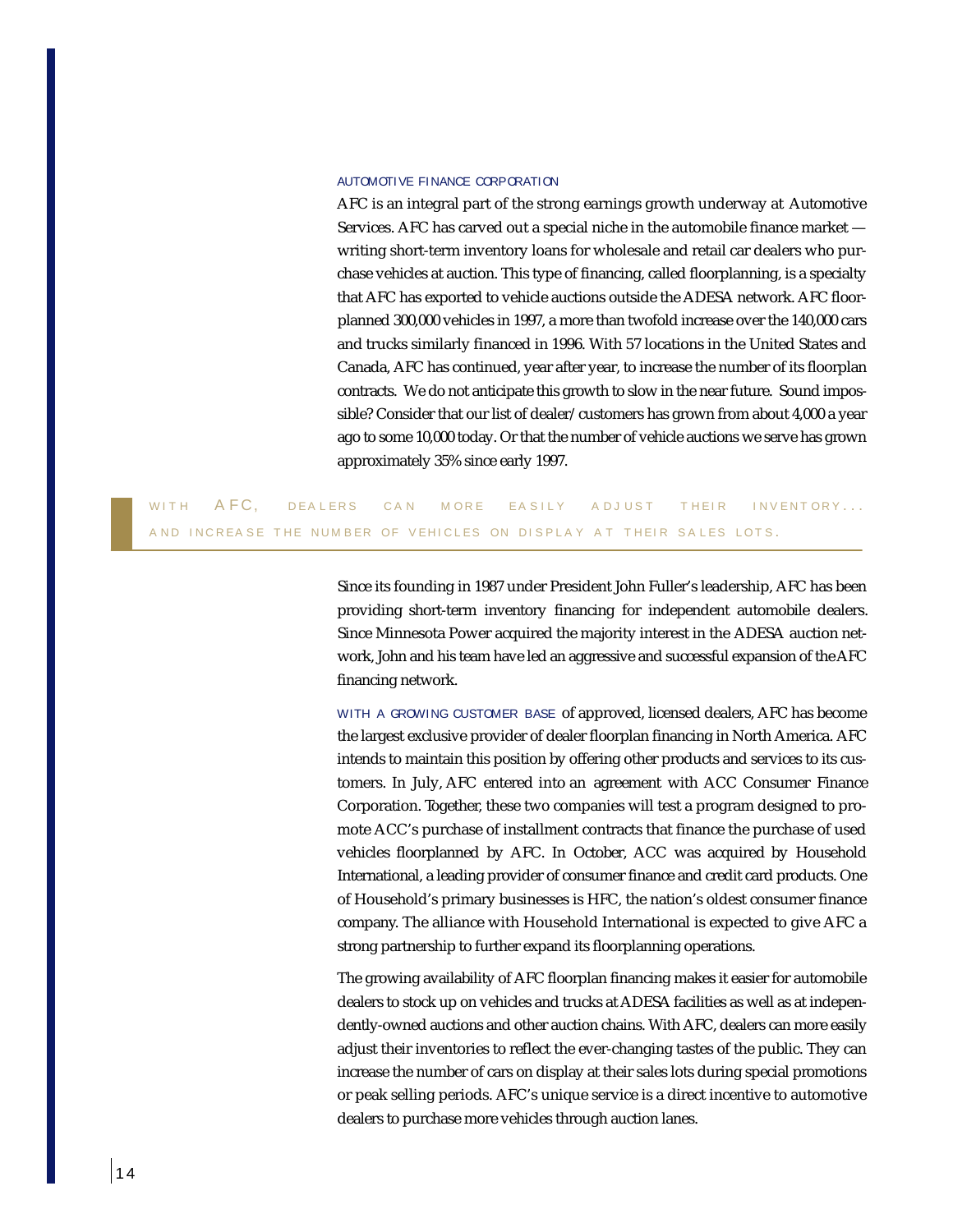

Aut omot ive Finance Corporat ion President John Fuller, with AFC Cont roller Robert a Goldberg, at their headquart ers office in Indianapolis.

Recent expansion of loan production offices in Seattle, Toronto and St. Louis gives AFC the opportunity to market short-term inventory loans in areas under-served by auction facilities or in places where it's not possible for AFC to be on the premises of an auction location. To meet the demands of this increased business, AFC's staff grew from 102 to 189 people during 1997.

With its industry-leading experience in this specialty market, AFC is in a unique position to stimulate sales at auction facilities throughout North America. The continued growth of AFC strengthens the performance of Minnesota Power's Automotive Services by expanding its base of customers and broadening the range of services available to them.

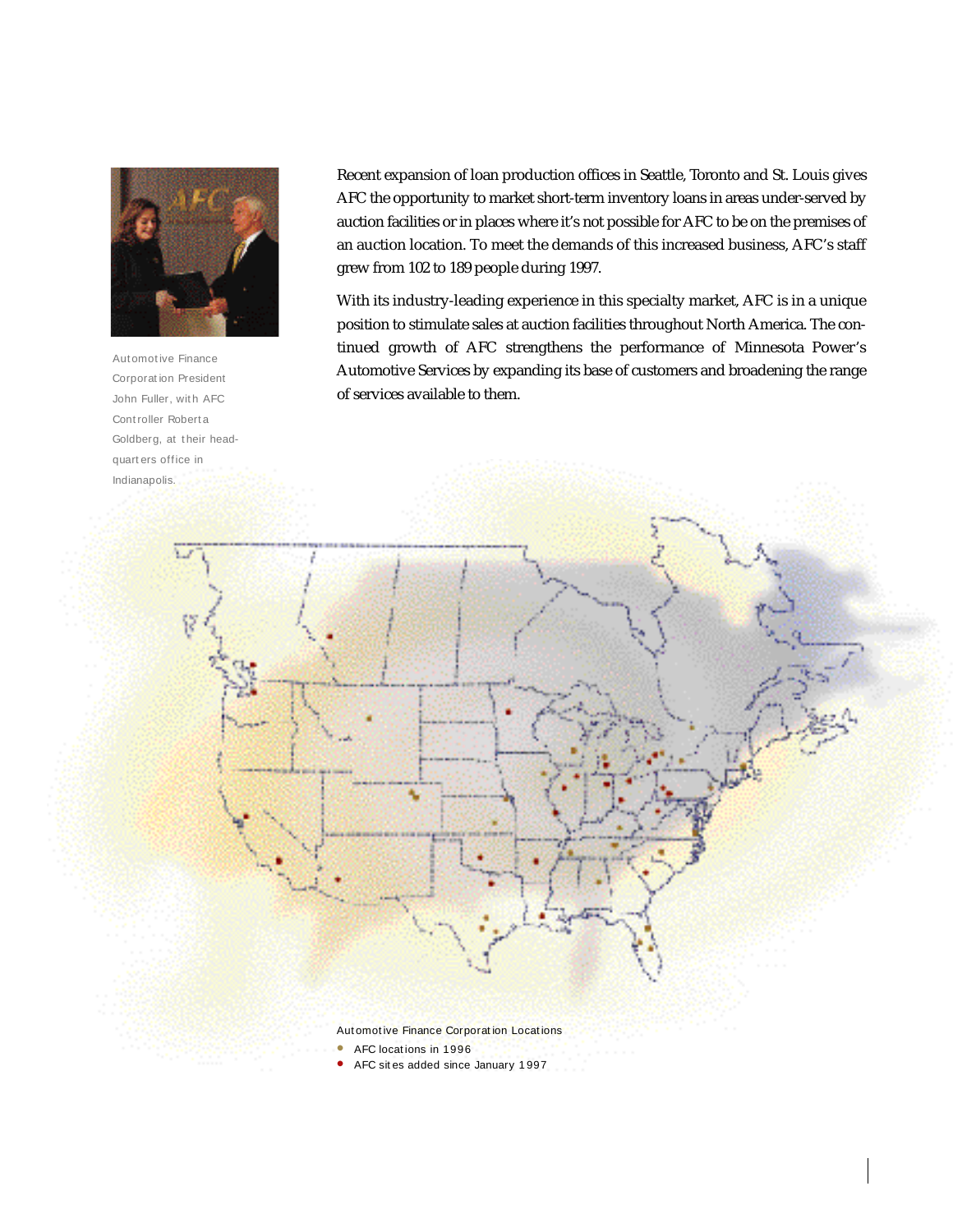

Minnesot a Power st ock cert if icat es

Investment performance contributed soundly to the success of Minnesota Power in 1997. It continued to create short- and intermediate-term cash flow and earnings while serving as a repository of funds and sustaining the Company's credit rating.

AS INVESTORS KNOW, diversification is often a key to consistent financial returns. Minnesota Power invests in a diverse blend of instruments designed to mitigate risk. The first is an actively traded securities portfolio, consisting primarily of utility stock holdings hedged against market downturns and aimed at an after-tax return of 7% to 9% (about 13% pre-tax). While these returns may seem modest compared to broader market indices over the past few years, this hedge strategy is a wise course in a volatile economic environment.

The second is an intermediate-term investment strategy consisting of our 21% ownership in Capital Re, a reinsurance and specialty insurance firm listed on the New York Stock Exchange. Since 1987, Capital Re has successfully evolved into a leading reinsurance provider within the financial guaranty, mortgage, and title insurance sectors. Beginning in 1996, Capital Re has provided corporate capital and syndicate management through its Lloyd's corporate venture and managing agency. Minnesota Power's \$119 million investment in Capital Re has a current market value of approximately \$203 million. Minnesota Power is Capital Re's largest stockholder and holds two seats on the reinsuror's 10-member board of directors. Capital Re is a core component of MP Investments.

MINNESOTA POWER REAL ESTATE' S STRATEGY remains simple: Search out value, buy property at bulk prices and resell it at prevailing market rates. Using this strategy, Minnesota Power has successfully invested in Florida land since the 1980s. The Company's current holdings are through an 80% ownership of Lehigh Acquisition Corporation. Lehigh Acquisition has properties in Lehigh Acres, adjacent to Fort Myers; Palm Coast, between Daytona Beach and St. Augustine; and Sugarmill Woods, north of Tampa.

Bolstered by a strong Florida economy, growing population and low interest rates, 1997 property sales reached an all-time high of \$32 million, doubling 1996's sales. The growth was due in large part to the 1996 acquisition of the Palm Coast property. In Palm Coast, originally developed by the ITT Community Development Corporation, Lehigh Acquisition purchased 13,000 acres of undeveloped land. Of this, 600 acres were sold in 1997, including choice residential waterfront property along with several commercial parcels.

During 1997, Lehigh Acquisition also completed a state-mandated registration process that now allows the company to market its Palm Coast and Sugarmill Woods home sites outside Florida. As a result, Palm Coast home site sales increased from \$1 million in 1996 to \$6 million in 1997. Interest in Florida properties has been strong among buyers from North America, Europe and South America.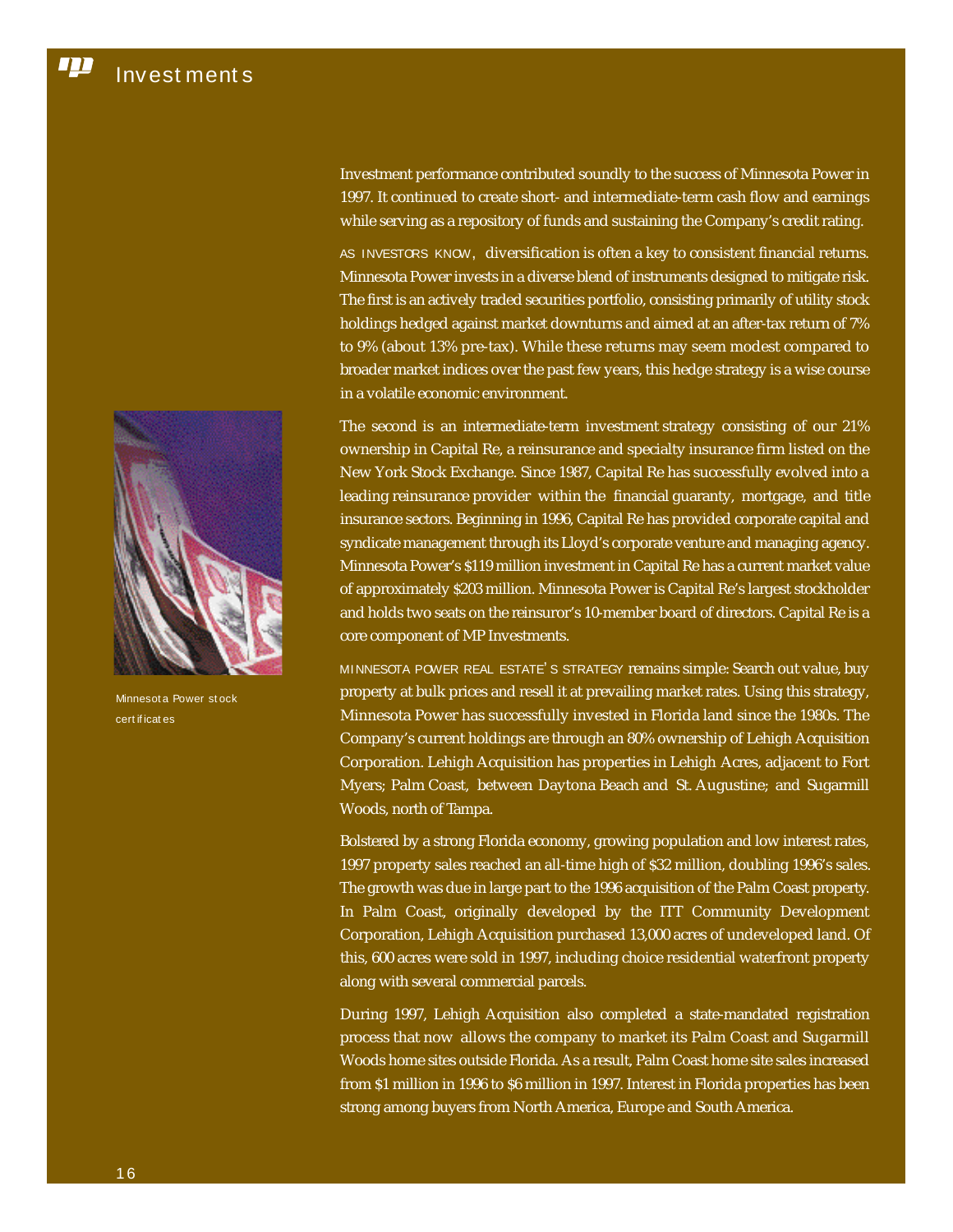

A new home under construction in the Bet hany Trace development at Lehigh Acres, Florida.

The Lehigh property, located in Lee County, is Lehigh Acquisition's most mature holding. Lehigh continues to yield steady income, as evidenced by the sale of several major parcels in 1997, which drove sales over \$10 million compared to \$7 million in 1996. Commercial and residential growth in Lehigh is expected to accelerate with the completion of major road projects, such as the widening of Lee Boulevard to six lanes in the heart of the community. This project will provide Lehigh with excellent access to the best of Lee County's commerce and beaches.

BECAUSE OF ITS WARM CLIMATE, recreational opportunities and low income taxes, Florida is expected to continue as a primary retirement destination. The people at Lehigh Acquisition expect to capitalize on this growing market while maintaining a track record of consistent earnings and searching for ways to replenish their inventory of property.

The nimble management of assets across a range of investments has added to Minnesota Power's strength. Beyond that, MPInvestments has proven itself as a key contributor of earnings for the corporation.



Johann Pfuner, center, and sons Thomas, left, and Heinz inspect a Lehigh property destined for residential development. Austrian natives, the Pfuners will manage the project for Gassner Development Inc., a company with German roots.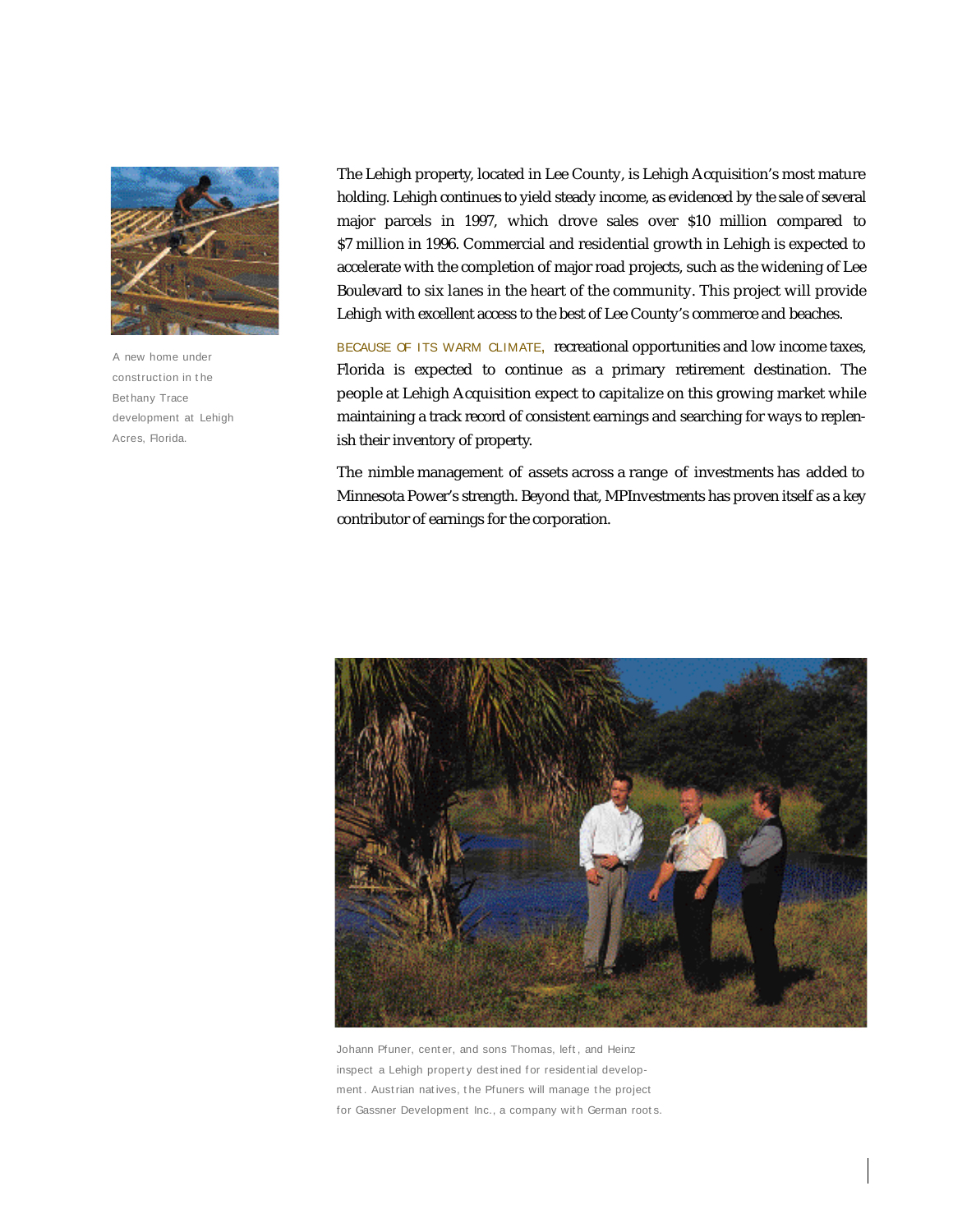#### ,,,, Minnesot a Power Corporate Officers

John Cirello Executive Vice President President and Chief Executive Officer - MPWater Resources

Donnie R. Crandell Senior Vice President President - MPReal Estate Holdings

Robert D. Edwards Executive Vice President President - MP Electric

John Fuller Senior Vice President President and Chief Executive Officer - AFC

Laurence H. Fuller Vice President - Corporate Development

Invest or Inf or mat ion

#### SHAREHOLDER INFORMATION AND ASSISTANCE

For shareholder information and assistance, write or call Shareholder Services at our corporate headquarters.

Minnesota Power  $30$  West Superior Street  $\,$ Duluth, MN 55802

Toll-free phone: 1-800-535-3056 Duluth area number: 723-3974 FAX: 218-720-2502 E-mail: mhunter@mnpower.com

#### INVEST DIRECT

,,,,

Minnesota Power offers Invest Direct —a multi-featured direct stock purchase and dividend reinvestment plan. For information, contact Shareholder Services.

#### FORM 10-K AND STATISTICAL SUPPLEMENT

The Company's Form 10-K Annual Report to the Securities and Exchange Commission is available upon request. A Statistical Supplement to the 1997 Annual Report is also available. Contact Shareholder Services for them; there's no charge.

#### ANALYST INQUIRIES

Security analysts seeking information about the Company may contact Director of Investor Relations Timothy J. Thorp. Phone: 218-723-3953 FAX: 218-720-2507

E-mail: tthorp@mnpower.com.

#### ANNUAL MEETING

Our Annual Meeting of Shareholders is held the second Tuesday in May. Shareholders are invited to attend the 1998 Annual Meeting, beginning at 10:30 a.m., May 12, at the Duluth Entertainment and Convention Center, 350 Harbor Drive, Duluth.

David G. Gartzke Senior Vice President - Finance and Chief Financial Officer

James P. Hallett Executive Vice President President and Chief Executive Officer - ADESA

Philip R. Halverson Vice President, General Counsel and Secretary

James A. Roberts Vice President - Corporate Relations

Edwin L. Russell Chairman, President and Chief Executive Officer

Mark A. Schober Controller

James K. Vizanko **Treasurer** 

#### STOCK EXCHANGE LISTINGS

Minnesota Power common stock is listed on the New York Stock Exchange under the symbol MPL. The American Stock Exchange lists our 5% Preferred Stock (MPLpf5). Daily price quotes on our common stock may be found in many newspapers under the New York Stock Exchange composite transaction listing.

#### TRANSFER AGENTS FOR COMMON AND PREFERRED STOCK

Minnesota Power, Duluth Norwest Bank Minnesota, N.A.

#### REGISTRARS FOR COMMON AND PREFERRED STOCK

Minnesota Power, Duluth Norwest Bank Minnesota, N.A.

COMMON STOCK DIVIDEND PAYMENT DATES

March 1, June 1, September 1 and December 1

### PREFERRED STOCK PAYMENT DA TES

January 1, April 1, July 1 and October 1

#### ANNUAL REPORT

This annual report and the financial statements it contains are submitted for the general information of the shareholders of the Company and not in connection with the sale or offer for sale of, or solicitation of an offer to buy, any securities.

#### CORPORATE WEBSITE

www.mnpower.com

Minnesota Power wishes to thank two of its customers for invaluable assistance in the production of this annual report. BANTA Direct Marketing Group print ed the report and Pot latch Corporation supplied t he paper.